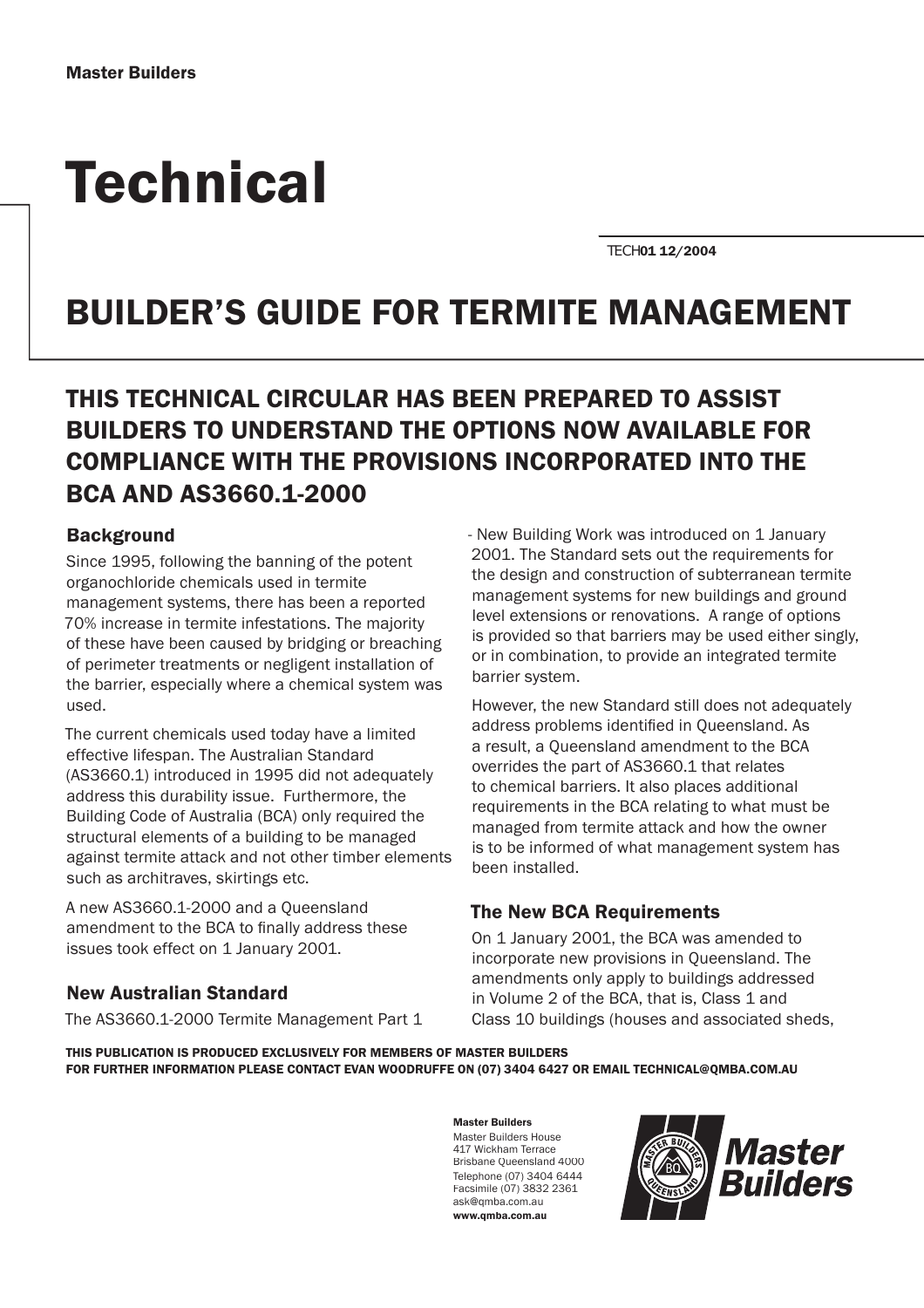garages etc). They DO NOT APPLY to other types of accommodation buildings or commercial or industrial buildings.

The amendments are not retrospective. Houses and associated sheds, garages etc. will be able to be built using the termite management provisions in force prior to January 2001 if:

- Building Approval was received prior to 1 January 2001; or
- An application for Building Approval was lodged prior to 1 January 2001

#### New Requirements for Chemical Treatments q

- If chemical treatment under a slab is utilised as a primary management system, it must be via an approved reticulation system to allow replenishment when the life expectancy of the chemical has expired. HAND SPRAY UNDER A SLAB IS NOT AN ACCEPTABLE SOLUTION UNDER THE QUEENSLAND AMENDMENTS. However, provided an approved system is used (e.g. a physical barrier complying with AS3660.1) as the primary system, a hand sprayed chemical barrier may also be used under the slab as an additional precaution, without the need to obtain special approval from the building certifier.
- If chemicals are used for an external perimeter treatment the following procedures are to be adopted:
	- The area to be treated must be trenched and all building debris removed (e.g. mortar droppings). The trench is to be 150mm wide and extend 50mm below the top of the footing.
	- Treat the trench by handspray.
	- Backfill the trench with a suitable material e.g. loam, and treat the backfill by hand spray or rod injection or a permanent reticulation system.
	- Place a continuous concrete cap (mowing strip) over the treated area. The concrete cap must be continuous, 300mm wide, 50mm thick and 75mm below the weephole. The mowing strip is required even if a reticulated chemical system is used.

#### New Requirements For Durable Notices q

At least 2 durable advisory notices must be installed in every house. The notice is to contain:

- The method of termite management
- The date of installation of the system
- Where a chemical system is installed, its life expectancy as listed on the NRA label
- The installer's or manufacturer's recommendations for the scope and frequency of future inspections for termite activity or when replenishment is required in the case of a chemical system.

The BCA requires the notices to be installed in a conspicuous location. The amendments do not make it mandatory to place the notices at any specific location, however, as a guide it has been suggested that the meter box and kitchen cupboard are appropriate locations.

#### New Requirements On What Must Be Managed From Termite Attack

The BCA requires the following Primary Building Elements (PBE's) to be managed from termite attack.

"A member of a building specifically designed to take part of the building loads and includes roof, ceiling, floor, stairway or ramp and wall framing members including bracing materials designed for the specific purpose of acting as a brace to those members".

The Queensland amendment extends this to include "Door jambs, window frames and reveals, architraves and skirtings".

#### Appraisal of the Changes Termite Resistant Materials

The inclusion of architraves, skirtings, door jambs, window frames and reveals to be managed against termite attack DOES NOT mean that they must be of termite resistant materials. If an underslab and perimeter system (either physical or chemical or a combination) is installed in accordance with AS3660.1 and the additional BCA requirements, nothing further has to be done.

Builders who have in the past relied upon using termite resistant materials as the Primary Building Elements (e.g. steel frame or termite resistant timber such as cyprus), without the need to install an underslab or perimeter treatment must now rethink their method of construction. Unless an underslab (including penetrations) and perimeter treatment is installed the architraves, skirting, etc., must be of termite resistant material.

If preservative treated timbers are to be used they must achieve a hazard level of H2 when used in the interior of the building above ground, H3 used in the exterior above ground and H4/H5 when used in the exterior and in contact with the ground.

Wood products such as particleboard, MDF board etc. should not be considered as termite resistant unless the manufacturer of the product can demonstrate that they are termite resistant.

#### Chemical Treatments

The requirement to trench when installing a chemical perimeter system ensures that all building debris is removed and provides a greater level of assurance that the perimeter barrier will be installed correctly.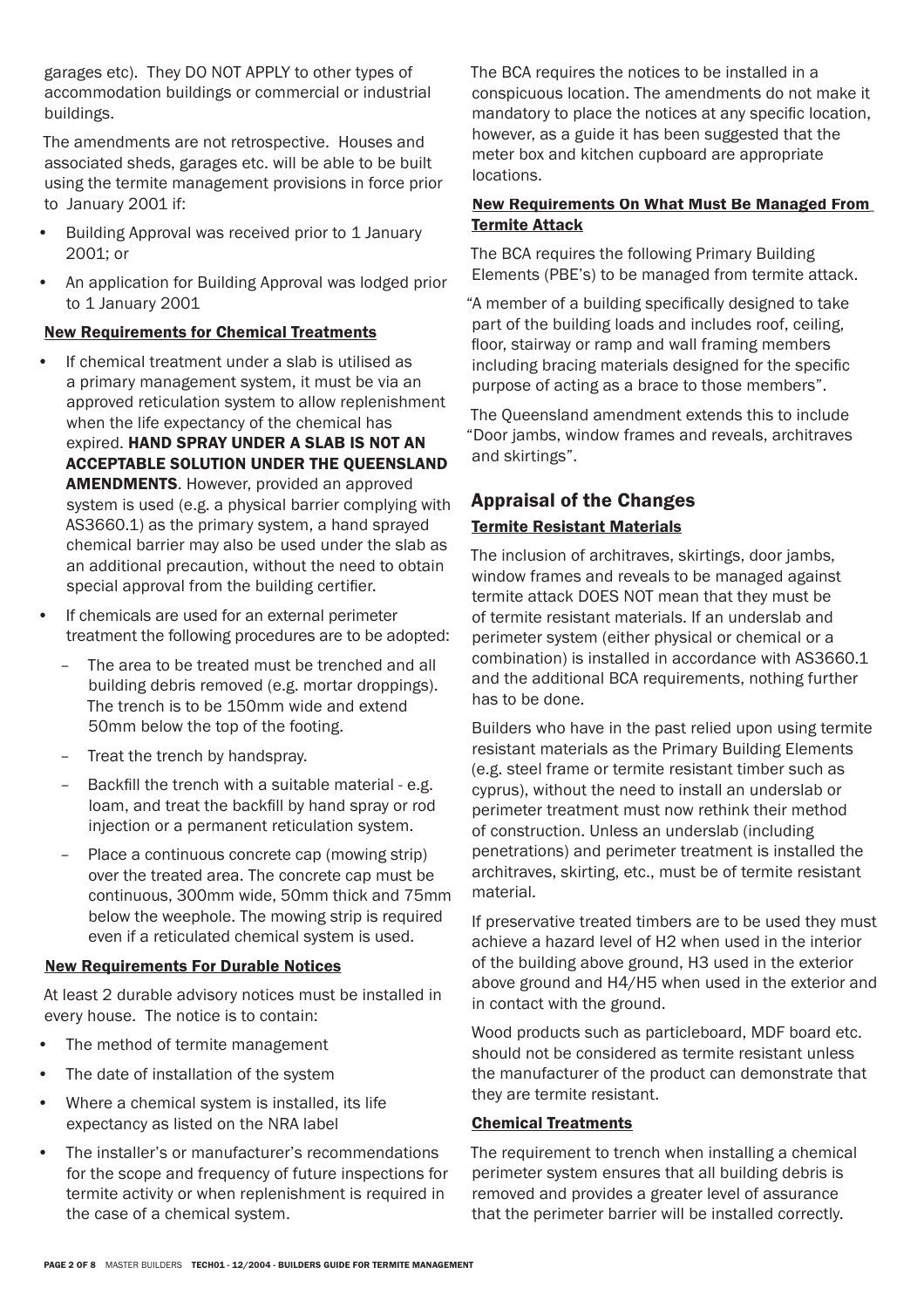Available evidence suggests that termite infestation is more predominant via the perimeter of the building. This may be as a result of inadequate treatment or by an unsuspecting homeowner or contractor inadvertently breaching or bridging the barrier, e.g. placing a new garden bed or turf over the barrier. The requirement for a concrete "mowing strip" will reduce the likelihood of inadvertent bridging or breaching of the chemical barrier.

The use of a reticulated system under the slab will negate the requirement and additional costs for the homeowner to drill through the slab for retreatment when the life expectancy of the chemical has expired.

The new requirements associated with chemical management systems will add significant costs to the traditional hand spray method. The vast price differential between physical barrier systems and traditional hand spray methods is negated and provides for a level playing field.

#### Impact On Alterations/Additions/Renovations

A building certifier must decide if any new building work involving an alteration or addition to an existing building can comply with the previous provisions of the BCA or whether the new work must comply with the new provisions. For example, it may be proposed to add a new slab-on-ground bedroom extension to an existing slab-on-ground house. If the existing house was treated using a hand sprayed chemical system under the slab, the building certifier may allow the same treatment to

be used on the extension provided it can be shown that the structural standards of the building will not be at risk by complying with the previous requirements. When making the decision, a simple "yes" or "no" answer is not adequate. The building certifier must give reasons for the decision that will demonstrate how the proposal will meet the relevant regulations. Reasons for the decision should also be properly documented by the building certifier and attached to the development application. Master Builders recommend that the new provisions be applied to all alterations/additions as a matter of course.

#### New Paths, Driveways etc.

If a new path, driveway, fixture or landscaping which may bridge or damage an existing barrier installed prior to the new laws coming into force is proposed, then the existing termite barrier must be reinstated. Installation in accordance with the new requirements is recommended.

If contractors are carrying out the new work, they should recommend to the homeowner that they seek the advice of a licensed pest control applicator before the new work commences. If the homeowner chooses not to seek this advice, the contractor should inform the homeowner that reinstatement of the barrier is required and ongoing treatment may be difficult unless adequate provision is made to do so before the work is completed. The contractor should document all recommendations made to the homeowner and ask for responses from the homeowner to be in writing.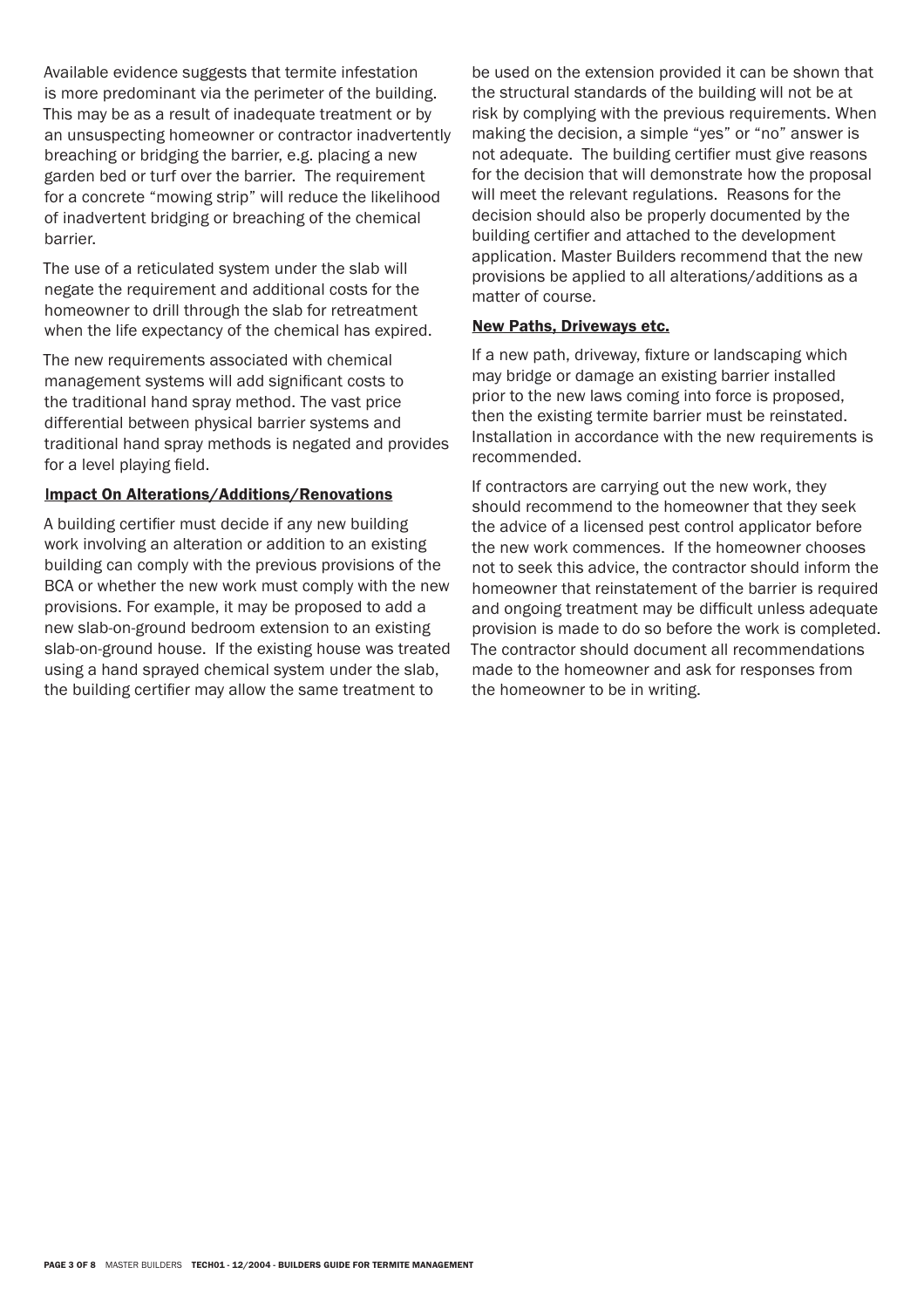# Typical Termite Management Options Available To The Builder

*(Note: Not all options are illustrated in this circular. Additional options are illustrated in AS3660.1 or should be discussed with the Pest Control Installer).*

# Penetrations To Slab

Can be protected by:

- Collars, or
- Stainless steel mesh, or
- Graded stone, or
- Fully reticulated chemical system under slab

# Attachments To Buildings

Attachments to buildings such as downpipes and service pipes and structures such as steps, verandahs, access ramps, hot water systems or similar must be provided with a barrier system or be separated from the building by at least 25 mm to allow clear and

#### Perimeter Barrier - Brick Veneer Slab On Ground

For monolithic slabs, only the perimeter and slab penetrations need a management system installed. The slab can be relied upon as a barrier in its own right. However, any construction joints/control joints must also be protected.



#### STAINLESS STEEL MESH

uninterrupted visual inspection of the inspection zone.

# Termite Resistant Materials

If the perimeter, underslab or penetrations to the slab are not protected, then all PBEs must be of termite resistant materials. This includes architraves, skirting, door jambs, window frames and reveals. It should also be noted that bracing, roof battens and all structural elements must also be of termite resistant materials. If no physical or chemical management system is installed and the builder relies totally on termite resistant PBES, termites can still easily gain access and cause significant damage to carpets, built in cupboards and vanity units, furniture, books, electrical wiring and even paper from plasterboard products. Any product containing cellulose is susceptible to attack.

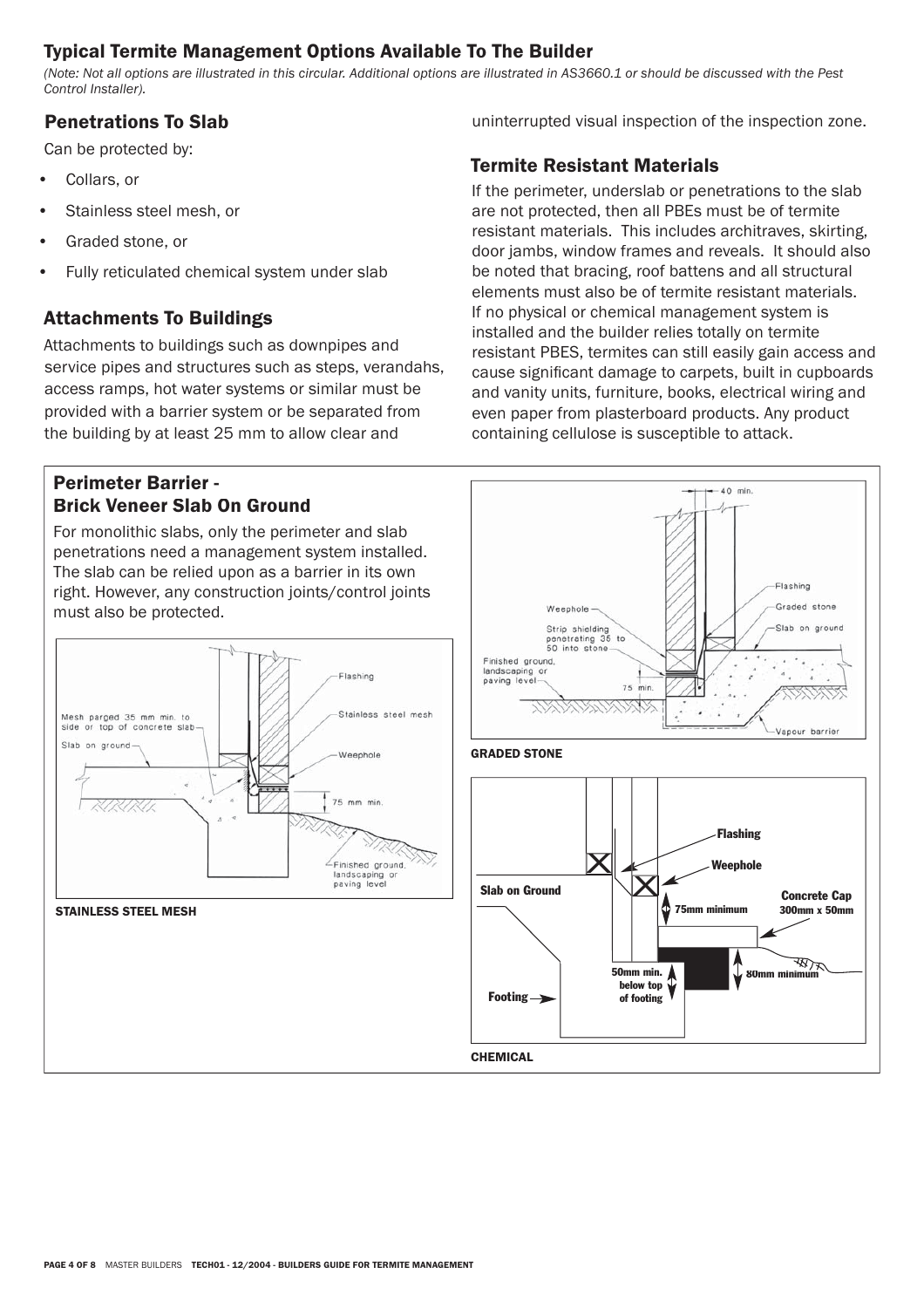## Perimeter Barrier - Brick Veneer separate footing

For monolithic slabs where edge beams, stiffening beams, footing beams and retaining walls form part of

the slab construction and they are:

- Placed as an integral component of the slab, or
- Tied together in accordance with AS2870, and the surface of the footing is cleaned prior to placing the slab, and
- The concrete is compacted to eliminate voids at the joint

Then termite treatment of the joint is not required.

Where a non-monolithic slab is constructed, termites can still gain entry via the inside slab/ footing joint. Suitable management systems must be used to prevent termite entry via this point.

*Note: The DPC is to be set a minimum of 20mm below top of slab as per AS2870.*



#### STAINLESS STEEL MESH



GRADED STONE



# Joints In Slabs

All construction joints and control joints must be protected. If a chemical system is installed, it must be via a reticulation system.









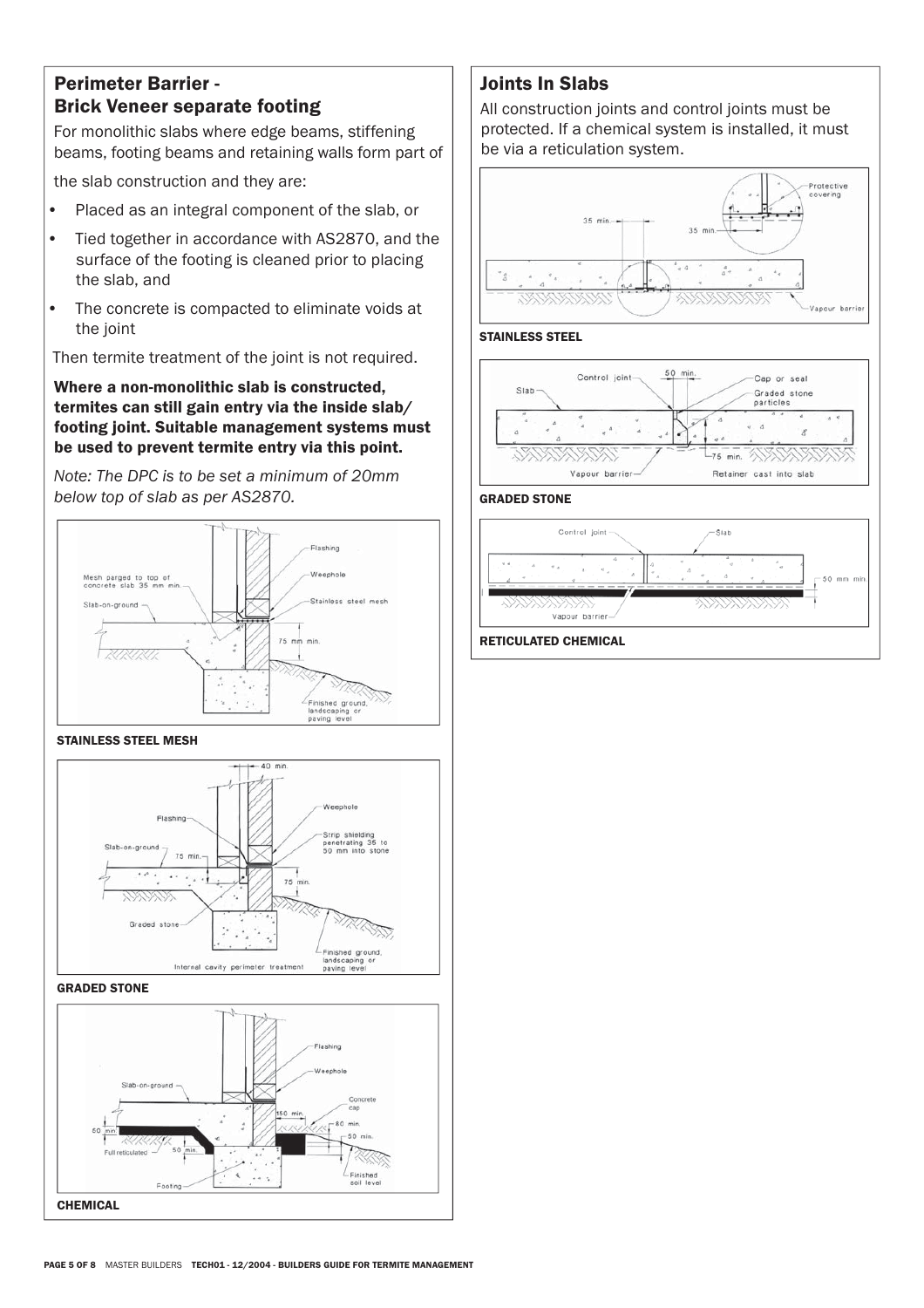# Perimeter - Core Filled Blockwork

Specific advice should be obtained from a licenced pest control installer.

Chemicals used under a slab must be via a reticulated system.



#### STAINLESS STEEL



#### GRADED STONE



#### Change in Levels of Slabs

All construction joints must be managed to prevent termite entry.

Chemical treatment must be via a reticulated system.



#### STAINLESS STEEL



#### GRADED STONE

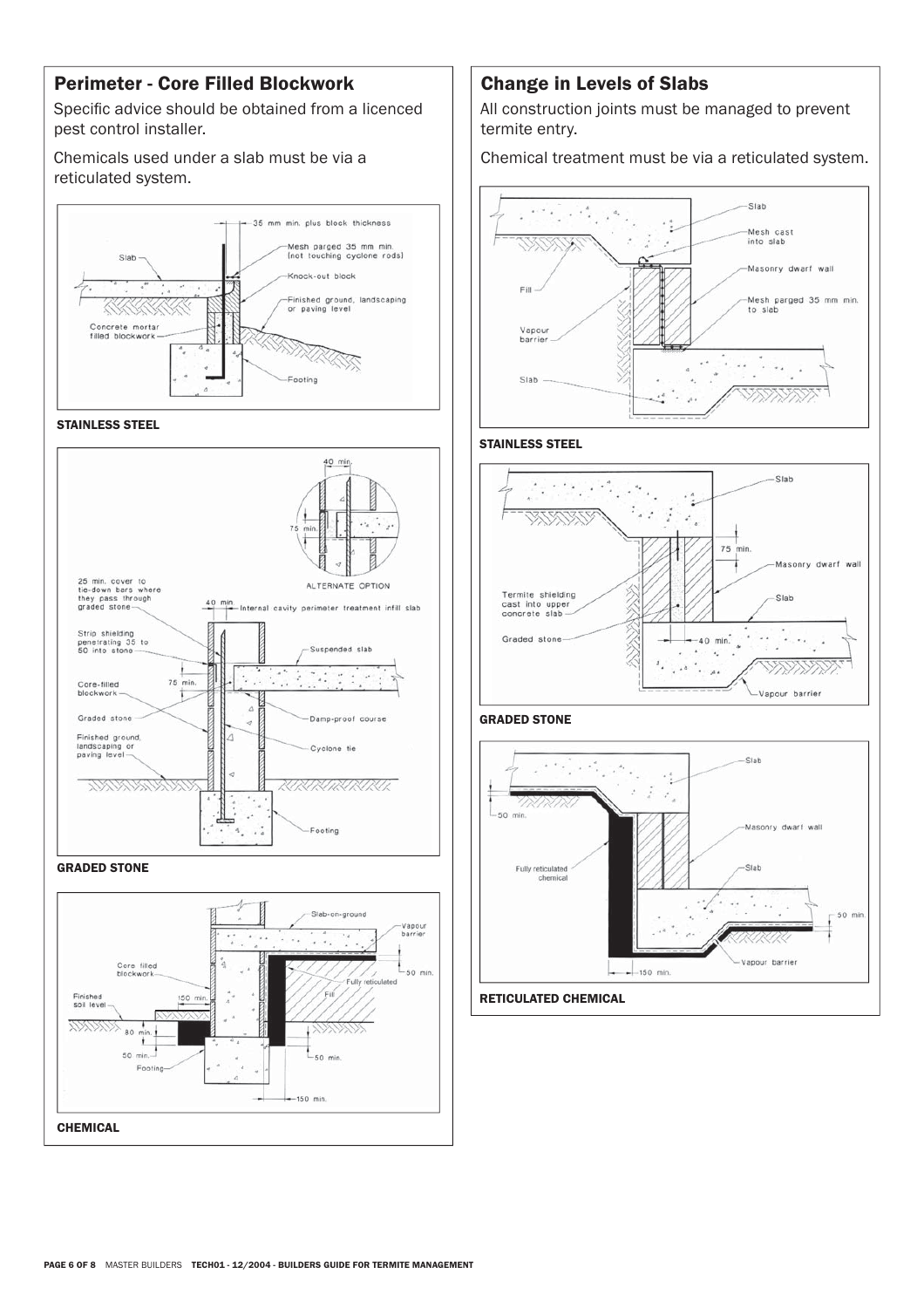# Perimeter Barrier - Slab Edge Exposure

This can only be used for monolithic slabs. A builder cannot simply hand over a site with 75 mm exposed slab edge having been formed by running a bobcat around the perimeter of the slab. The exposed edge must be 75mm above finished ground, landscaping or paving level. If the provision of landscaping, paving etc is not part of the builders contract, the builder should make allowance when finalising site levels to enable future work to occur so that 75 mm exposed slab edge will always be maintained. Penetrations to the slab must still be protected.



# Combination of Methods

A combination of methods may be used depending upon the method of construction and characteristics of the site.



# **Strip Shielding - Suspended Floors**

A whole of house management system can be provided by the use of termite shielding in certain types of construction.

Alternatively, stainless steel mesh can be utilized.For suspended floors, a minimum clearance of 400mm must be maintained above finished ground level. On a sloping site the minimum clearance may be reduced to 150mm provided that the area generally slopes to 400mm clearance at not more than 2m from the area providing 150mm clearance.



# Step by Step Guide for Builders

#### Pre-contract Stage

- Issue Master Builders "Home Owner's Guide for Termite Management" to client.
- Discuss contents focusing on
	- Systems available (physical / chemical)
	- Indicative costs of options
	- Ongoing homeowner's responsibilities regarding landscaping, maintenance, inspections and if chemicals are used, replenishment.
- Builder and owner agree which Termite Management System is to be adopted.
- Homeowner signs the "Declaration by Owner" and Builder retains a copy for job records.

#### Contract Stage

- Detailed description of the system to be shown on plans by designer. A statement "Termite management in accordance with AS3660.1" is not considered to be an acceptable description.
- Discuss management system with selected licensed pest controller.
- Obtain "Certificate of Installation" from pest controller.
- Ensure two (2) durable notices are permanently fixed